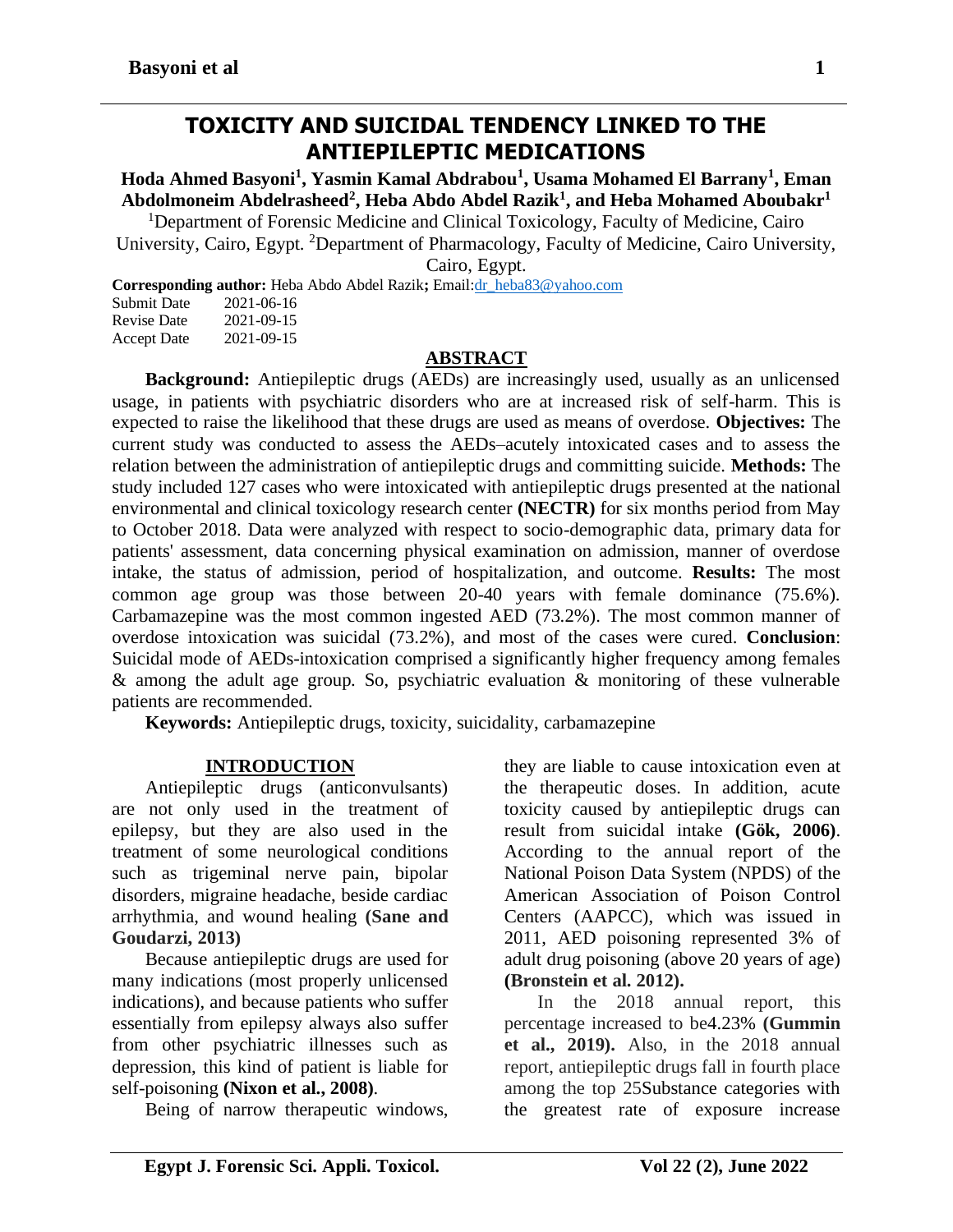## **(Gummin et al., 2019).**

In 1939 phenytoin and Phenobarbital (the first antiepileptics) were first introduced to clinical use. Then the first generation of antiepileptics (FGAEs), such as carbamazepine and valproic acid (VPA) that was followed by gabapentin and lamotrigine; the second generation antiepileptics (SGAEs) **(Günaydın et al.2015)**.

The primary effect of antiepileptics poisoning is on the CNS, so neurological manifestations such as loss of consciousness, pupillary shifts, dizziness, ataxia, seizures, and even death are the most expected manifestations **(Dudra-Jastrzêbska et al., 2007).**

Antiepileptic drugs (AEDs) are considered a potential risk factor for suicidal behavior **(Brent et al., 1987).**

In 2008 FDA issued an advisory to health care professionals about a 2-fold increased risk of experiencing suicidal thoughts and behavior of 11 AEDs **(Mula and Hesdorffer, 2011)**. The warning of the advisory resulted in great concern and confusion about the patients who use antiepileptic drugs, especially the epileptic patients **(Hesdorffer and Kanner, 2009).**

The percentage of suicidal deaths as a cause of death in patients suffer from epilepsy varies widely in the range of 0.7%– 24% in the literature **(Britton and Shih, 2010).**

Around the world, suicide is considered a serious real public health problem. The prevalence rate of suicide in Europe in 2011 was 13.9/100,000 persons per year **(Ferrer et al., 2014).** Although the highest rates were prevalent among older individuals and men, recently, the rates increased among adolescents and young adults **(Wasserman, 2004; Nock et al., 2008).**

These rates are even higher among the patients who suffer from epilepsy, with a rate of 5 and 14.3% of suicide and suicide

attempts in their lifetime **(Jones et al., 2003).**

So, the current study was conducted to assess the AEDs – acutely intoxicated cases regarding their Socio-demographic data, the most frequently used drug, clinical presentation, mode of exposure, period of hospitalization, and outcome. Also, to assess the relation between the administration of antiepileptic drugs and committing suicide.

# **METHODS**

## **Study design and protocol**

This is a prospective statistical study done on all acute antiepileptic drugs intoxicated cases that came to the national environmental and clinical toxicology research center (NECTR) during six months period from the beginning of May to the end of October 2018. The study protocol was authorized and approved by the local research ethics committee of Kasr Alainy faculty of medicine, Cairo University, and conducted in accordance with the Declaration of Helsinki and Good Clinical Practices. The patients were asked for their permission for data collection and their examination.

#### **Subjects**

Both sexes and all ages of patients who had a history of either suicidal or accidental intake of antiepileptic drugs were included. However, patients who are treated regularly with antiepileptic drugs and show side effects of these drugs and those with a medical history of chronic debilitating disease (heart, respiratory, renal, and liver failure) were excluded.

#### **Collection of data**

Patients were analyzed regarding:

1. Demographic data: including age, sex, residence, marital status, and status of education.

2. Primary data for patients' assessment: including the name of the administered antiepileptic drug, level of the drug taken, name of co-administered drug &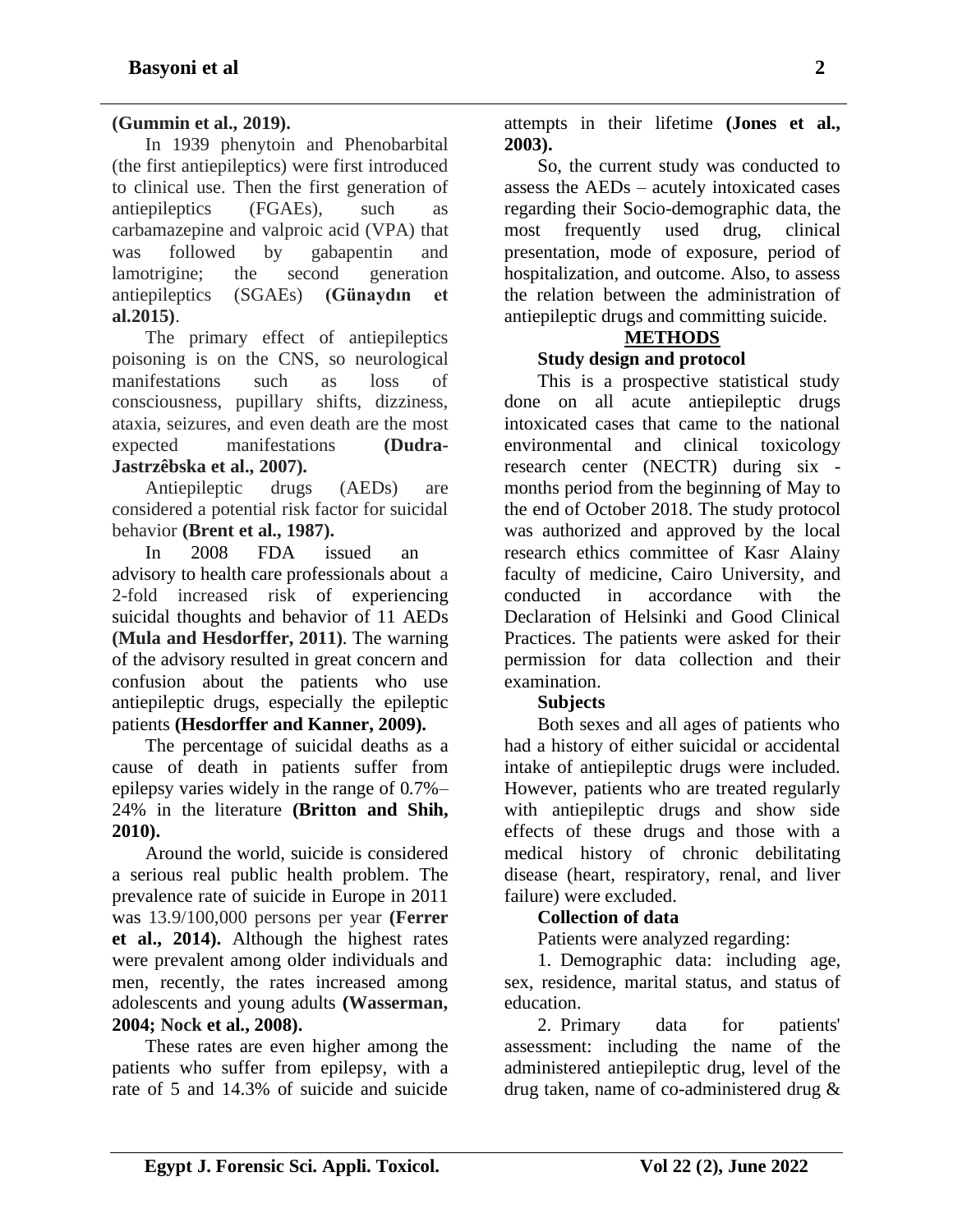period of delay between the occurrence of toxicity and arrival to NECTR.

3. Data of physical examination on admission: including symptoms (gastrointestinal tract (GIT), respiratory, cardiovascular, and central nervous system (CNS) symptoms), signs (pulse, blood pressure, conscious level, and pupil size) & severity and mortality rate of the overdosed drug detected by poison severity scoring (PSS) **(Sam et al. 2009)** where cases are classified into None, Minor, Moderate, Severe grades and Fatal.

4. Manner of overdose intake among the studied cases, presence of previous suicidal attempt, previous suicide with the same drug or other drugs, and causes of drug intake.

5. If the patient was admitted or not.

6. Duration of hospitalization.

7. Outcome of the case (cured, discharge by own, death).

#### **Statistical analysis**

The statistical package SPSS (Statistical Package for the Social Sciences) version 24 was used. Data were summarized using frequency (count) and categorized using relative frequency (%). For comparing categorical data, Chi-square  $(\gamma 2)$  test was

performed. Exact test was used when the expected frequency was < 5 **(Chan 2003)**. P-value **< 0.05** was considered statistically significant. During the six-month duration (from the beginning of May to the end of October 2018) of the present study, 127 acute antiepileptic drug intoxicated cases were presented at and NECTR with the following results.

#### **RESULTS**

Regarding age, most cases, 53 (41.7%), were from 20 to 40 years, followed by 41 cases (32.3%) who were from 10 to 20 years, followed by 26 cases (20.5%) who were below five years. The minority of cases,  $5$  (3.9%) & 2 (1.6%), were from  $5$  to 10 years & more than 40 years, respectively. Regarding sex, 96 cases (75.60%) were females, and 31 cases (24.4%) were males. Regarding residence, 64 cases (50.4%) were from urban areas, while 63 cases (49.6%) were from rural areas. Regarding marital status, 82 cases (64.6%) were single (about half of those are in a relationship), 30 cases  $(23.6\%)$  were married, 14 cases  $(11\%)$  were engaged, and 1 case (0.8%) was divorced. Regarding the status of education, 80 cases (63%) were educated, and 47 cases (37%) were non-educated **(Table 1**).

**Table (1):** Age, sex, residence, marital status and level of education distribution among the studied cases

|                            |                   | Count          | $\frac{0}{0}$ |
|----------------------------|-------------------|----------------|---------------|
| Age (years)                | Less than 5 years | 26             | 20.5%         |
|                            | 5 to 10           | 5              | 3.9%          |
|                            | 10 to 20          | 41             | 32.3%         |
|                            | 20 to 40          | 53             | 41.7%         |
|                            | More than 40      | $\overline{2}$ | 1.6%          |
| <b>Sex</b>                 | <b>Male</b>       | 31             | 24.4%         |
|                            | Female            | 96             | 75.6%         |
| <b>Residence</b>           | <b>Urban</b>      | 64             | 50.4%         |
|                            | <b>Rural</b>      | 63             | 49.6%         |
| 5+Marital status           | <b>Single</b>     | 82             | 64.6%         |
|                            | <b>Married</b>    | 30             | 23.6%         |
|                            | <b>Divorced</b>   |                | 0.8%          |
|                            | <b>Engaged</b>    | 14             | 11.0%         |
| <b>Status of education</b> | Yes               | 80             | 63.0%         |
|                            | N <sub>0</sub>    | 47             | 37.0%         |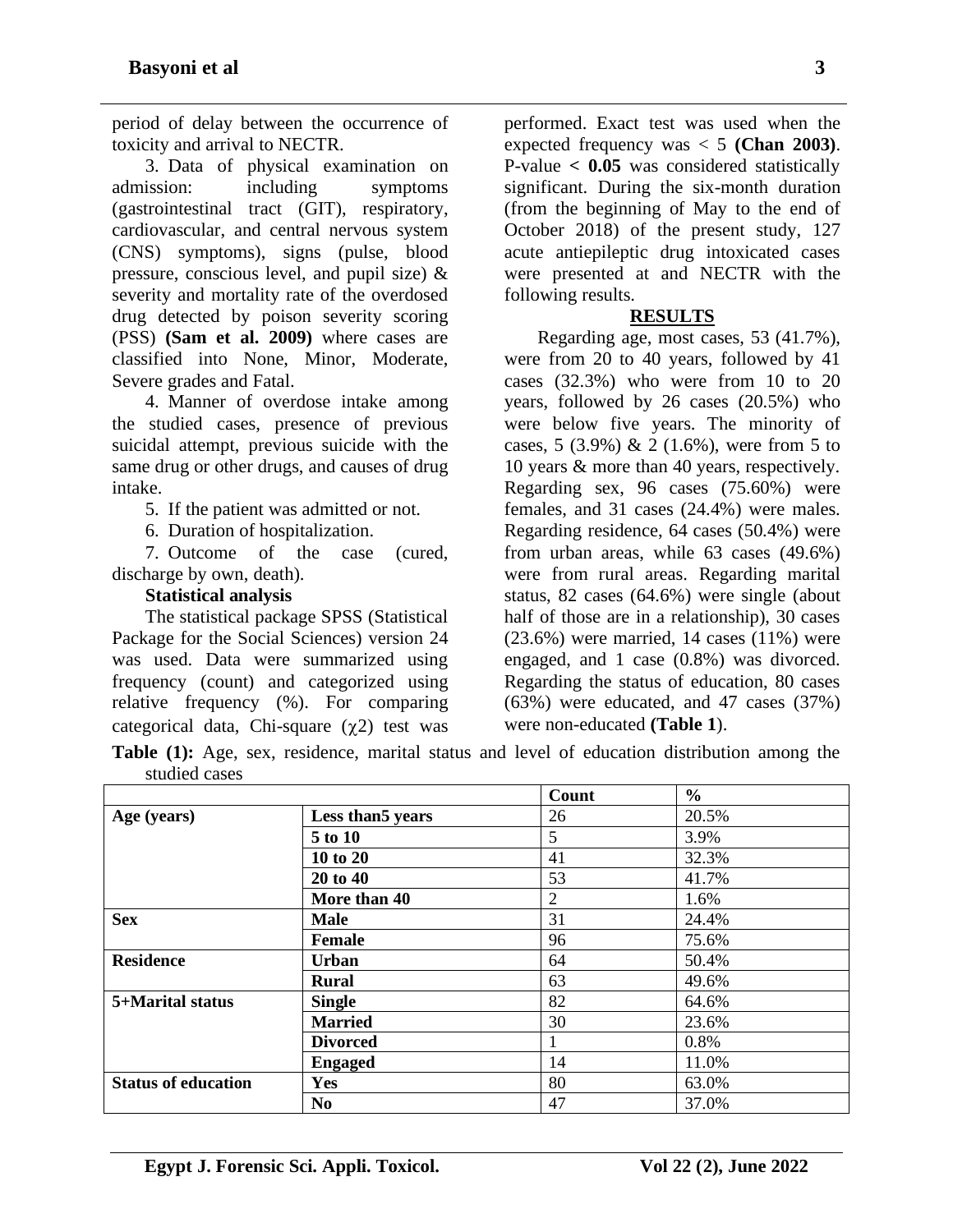Regarding the overdosed drug, Carbamazepine overdose represented 93 cases (73.2%), followed by sodium valproate overdose, which represented 18 cases (14.2%). Both carbamazepine and sodium valproate overdose represented 5 cases (3.9%), gabapentin overdose represented 4 cases (3.1%), phenytoin overdose represented 3 cases (2.4%) & levetiracetam overdose represented 2 cases (1.6%). Each lamotrigine and zonisamide represented 1 case of overdosed cases. Regarding the level of the overdosed drugs, carbamazepine level was sub-therapeutic in 14 (11%) cases, therapeutic in 4 (3.1%) cases, and toxic in 75 (59.1%) cases, while the valproic acid level was sub-therapeutic

in 3 (2.4%) cases, and toxic in 15 (11.8%) cases. Both carbamazepine toxic and toxic valproate levels represented 3 (2.4%) cases & both carbamazepine non-toxic and toxic valproate levels represented 2 (1.6%) cases. Phenytoin level was toxic in 3 (2.4%) cases, while drug level was not measured in 8 (6.3%) cases. It was noted that 69 (54.3%) of the cases took their own drug and 58 (45.7%) of the cases took the drug of others. Regarding the co-administered drugs, 98 cases (77.2%) were with no co-ingestions, 16 cases (12.6%) co-ingested antipsychotics, 10 cases (7.9%) ingested other drugs (antibiotics, analgesics, and antihistaminics), and 3 cases (2.4%) co-ingested both antipsychotics and other drugs **(Table 2).**

**Table (2):** data concerning antiepileptics intoxication; drug names, drug levels, the overdosed drug is the patient's prescribed drug or not & type of co-administered drugs.

|                                     |                                     | Count          | $\frac{0}{0}$ |
|-------------------------------------|-------------------------------------|----------------|---------------|
|                                     | Carbamazepine                       | 93             | 73.2%         |
|                                     | Sodium valproate                    | 18             | 14.2%         |
| Drug name                           | <b>Phenytoin</b>                    | 3              | 2.4%          |
|                                     | Levetiracetam                       | $\overline{2}$ | 1.6%          |
|                                     | Lamotrigine                         | 1              | 0.8%          |
|                                     | Gabapentin                          | $\overline{4}$ | 3.1%          |
|                                     | Carbamazepine+valproic              | 5              | 3.9%          |
|                                     | Zonisamide                          |                | 0.8%          |
|                                     | <b>Subtherapeutic Carbamazepine</b> | 14             | 11.0%         |
|                                     | <b>Therapeutic Carbamazepine</b>    | $\overline{4}$ | 3.1%          |
|                                     | toxic Carbamazepine                 | 75             | 59.1%         |
|                                     | <b>Subtherapeutic Valproate</b>     | 3              | 2.4%          |
| Drug level                          | toxic Valproate                     | 15             | 11.8%         |
|                                     | carba nontoxic+val toxic            | $\overline{2}$ | 1.6%          |
|                                     | carba toxic +valptoxic              | 3              | 2.4%          |
|                                     | not measured                        | 8              | 6.3%          |
|                                     | phenytoin toxic                     | 3              | 2.4%          |
| The overdosed drug is the patient's | Yes                                 | 69             | 54.3%         |
| prescribed drug or not              | N <sub>0</sub>                      | 58             | 45.7%         |
|                                     | N <sub>0</sub>                      | 98             | 77.2%         |
| Type of co-ingested drug            | <b>Antipsychotics</b>               | 16             | 12.6%         |
|                                     | <b>Others</b>                       | 10             | 7.9%          |
|                                     | <b>Antipsychotics +others</b>       | 3              | 2.4%          |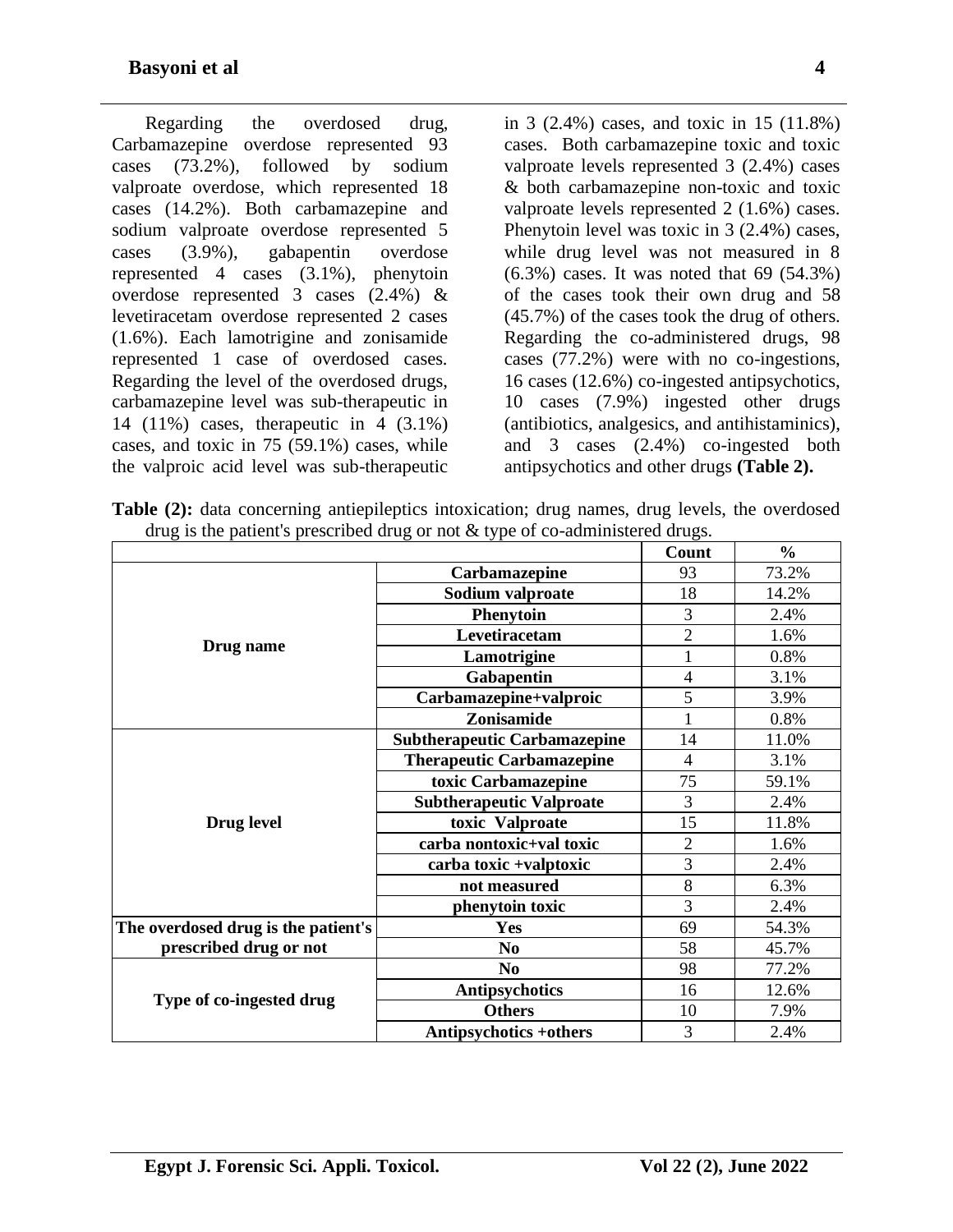Cases presented within the first 6 hours were 46 (36.2%), while those with a period of 6-12 hours delay were 45 (35.4%), those of 12-24 hours delay was 35 (27.6%), and only 1 case (0.8%) came to the hospital with 24 hours delay. Regarding presented clinical manifestations, 80 (63.0%) cases were nonconscious, 67 (52.8%) showed normal blood pressure, 120(94.5%) cases showed normal pupil size, 90 (70.9%) cases had their heart rates within normal range, 96 (75.6%) & 108 (85.0%) cases had no GIT & no respiratory manifestation, respectively. According to the Poison severity score, 34 cases (26.8%) had no findings, 61 cases (48.8%) got a minor score, 25 cases (19.7%)

got a moderate score, while 6 cases (4.7%) got a severe score. Regarding cases admission, 113 cases (89%) were admitted, while 14 cases (11%) were managed without being admitted. Regarding the period of hospitalization, the majority of cases, 92 (72.4%), were hospitalized from 24 hours to 48 hours, whereas 25 (19.7%) of cases were hospitalized for the period less than 24 hours, whereas and 10 (7.9%) of cases were hospitalized for more than 48 hours. Regarding patients' outcomes, 107 cases (84.3%) were cured, 19 cases (15.1%) were discharged on their request, and only 1 case (0.8%) died **(Table 3).**

Table (3): Data of the cases according to Period of delay between exposure to toxicity and presentation, Clinical picture, PSS, admission, period of hospitalization and Outcome

|                              |                                                                                                                                                                                                                                                                                                                                                                                                                          | Count        | $\frac{0}{0}$ |
|------------------------------|--------------------------------------------------------------------------------------------------------------------------------------------------------------------------------------------------------------------------------------------------------------------------------------------------------------------------------------------------------------------------------------------------------------------------|--------------|---------------|
|                              | Less than 6 hours                                                                                                                                                                                                                                                                                                                                                                                                        | 46           | 36.2%         |
| Number of hours delay before | 6 to 12 hours                                                                                                                                                                                                                                                                                                                                                                                                            | 45           | 35.4%         |
| coming to NECTR              | 12 to 24 hours                                                                                                                                                                                                                                                                                                                                                                                                           | 35           | 27.6%         |
|                              | More than 24 hours<br><b>Clinical picture</b><br><b>Yes</b><br>No<br><b>Normal</b><br><b>Hypotension</b><br><b>Hypertension</b><br><b>Normal</b><br><b>Constricted</b><br><b>Dilated</b><br><b>Normal</b><br>Tachycardia<br>Yes<br>N <sub>0</sub><br><b>Aspiration</b><br>Wheezes and cough<br>N <sub>0</sub><br>No finding<br><b>Minor</b><br><b>Moderate</b><br><b>Severe</b><br><b>Fatal</b><br>Yes<br>N <sub>0</sub> | 1            | 0.8%          |
|                              |                                                                                                                                                                                                                                                                                                                                                                                                                          |              |               |
|                              |                                                                                                                                                                                                                                                                                                                                                                                                                          | 47           | 37.0%         |
|                              |                                                                                                                                                                                                                                                                                                                                                                                                                          | 80           | 63.0%         |
|                              |                                                                                                                                                                                                                                                                                                                                                                                                                          | 67           | 52.8%         |
| blood pressure               | conscious or not<br><b>Pupil size</b><br><b>Pulse</b><br><b>GIT</b> manifestation<br><b>Respiratory</b><br><b>Admitted or not</b>                                                                                                                                                                                                                                                                                        | 59           | 46.5%         |
|                              |                                                                                                                                                                                                                                                                                                                                                                                                                          | $\mathbf{1}$ | 0.8%          |
|                              |                                                                                                                                                                                                                                                                                                                                                                                                                          | 120          | 94.5%         |
|                              |                                                                                                                                                                                                                                                                                                                                                                                                                          | 6            | 4.7%          |
|                              |                                                                                                                                                                                                                                                                                                                                                                                                                          |              | 0.8%          |
|                              |                                                                                                                                                                                                                                                                                                                                                                                                                          | 90           | 70.9%         |
|                              |                                                                                                                                                                                                                                                                                                                                                                                                                          | 37           | 29.1%         |
|                              |                                                                                                                                                                                                                                                                                                                                                                                                                          |              | 24.4%         |
|                              |                                                                                                                                                                                                                                                                                                                                                                                                                          | 96           | 75.6%         |
|                              |                                                                                                                                                                                                                                                                                                                                                                                                                          | 6            | 4.7%          |
|                              |                                                                                                                                                                                                                                                                                                                                                                                                                          | 13           | 10.2%         |
|                              |                                                                                                                                                                                                                                                                                                                                                                                                                          | 108          | 85.0%         |
|                              |                                                                                                                                                                                                                                                                                                                                                                                                                          | 34           | 26.8%         |
| <b>Poison severity score</b> |                                                                                                                                                                                                                                                                                                                                                                                                                          | 61           | 48%           |
|                              |                                                                                                                                                                                                                                                                                                                                                                                                                          | 25           | 19.7%         |
|                              |                                                                                                                                                                                                                                                                                                                                                                                                                          | 6            | 4.7%          |
|                              |                                                                                                                                                                                                                                                                                                                                                                                                                          | $\mathbf{1}$ | 0.8%          |
|                              |                                                                                                                                                                                                                                                                                                                                                                                                                          | 113          | 89.0%         |
|                              |                                                                                                                                                                                                                                                                                                                                                                                                                          | 14           | 11.0%         |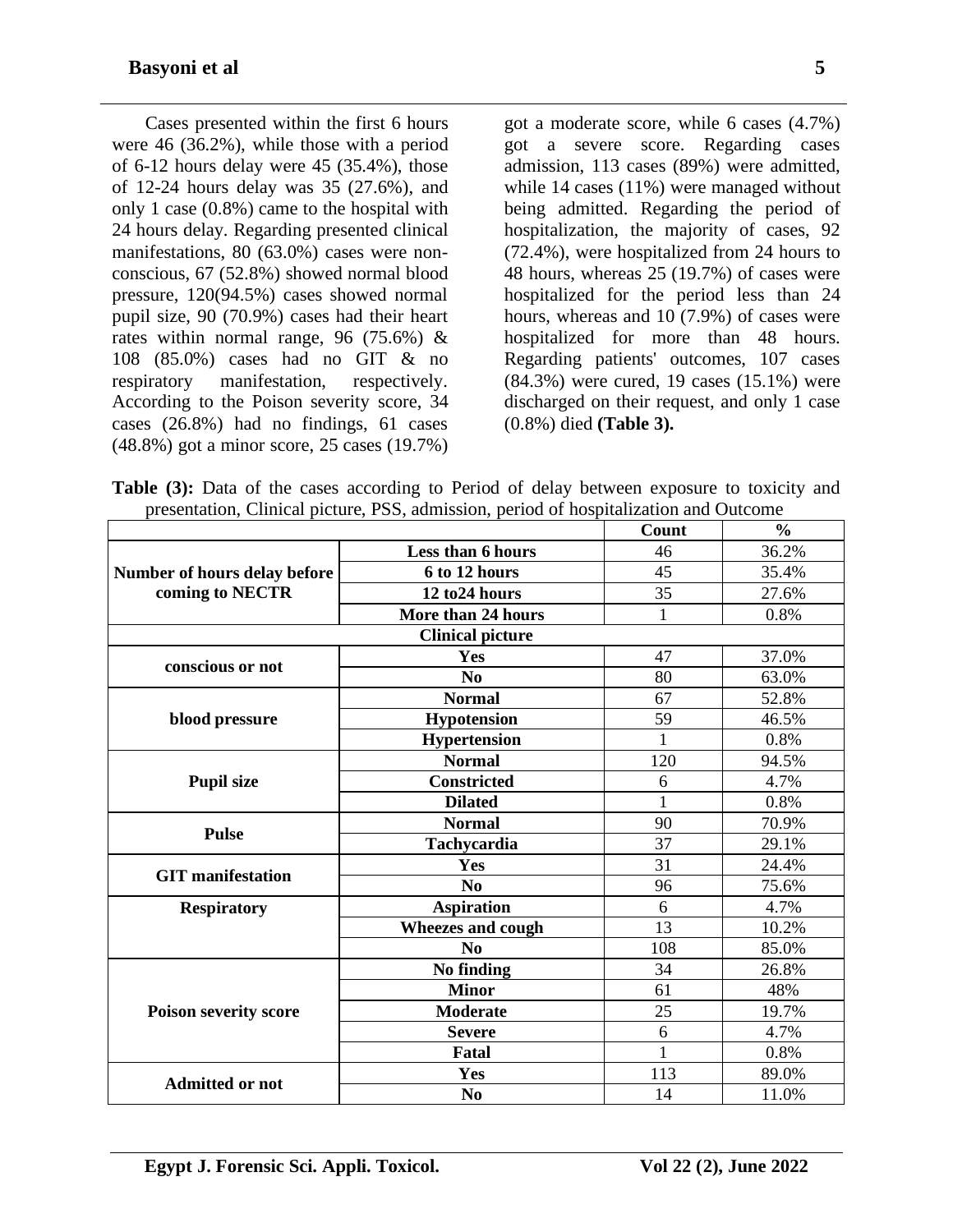|                                  | <b>Less than 24 hours</b> | 25  | 19.7% |
|----------------------------------|---------------------------|-----|-------|
| <b>Period of hospitalization</b> | From 24 to 48 hours       | 92  | 72.4% |
|                                  | More than 48 hours        | 10  | 7.9%  |
|                                  | <b>Cured</b>              | 107 | 84.3% |
| <b>Outcome</b>                   | Discharge by own          | 19  | 15.0% |
|                                  | <b>Death</b>              |     | 0.8%  |

Regarding the manner of overdose intake, 93 (73.2%) cases were suicidal, and 34 cases (26.8%) were accidental. Regarding previous suicide attempts, 43 cases (46.2%) had no previous suicide attempts, but 50 cases (53.7%) had previous suicide attempts. It was noted that 73 cases (78.4%) did not use the same drug for

suicide, but 20 cases (21.5%) used the same drug for suicide. Regarding causes of drug intake, 51 cases (54.8%) were due to emotional problems, 36 cases (38.7%) were due to family problems, 5 cases were (5.37%) due to `educational problems, and only 1 case (1.07%) was due to negligence **(Table 4).**

**Table (4):** Manner of overdose intake among the studied cases, presence of previous suicidal attempt, previous suicide with same drug or other drugs and causes of drug intake.

|                                   | Count                     | $\%$ |       |
|-----------------------------------|---------------------------|------|-------|
| <b>Manner ofoverdose intake</b>   | <b>Accidental</b>         | 34   | 26.8% |
|                                   | <b>Suicidal</b>           | 93   | 73.2% |
| <b>Previous suicidal attempts</b> | Yes                       | 50   | 53.7% |
|                                   | N <sub>o</sub>            | 43   | 46.2  |
| <b>Previous Suicide with same</b> | Yes                       |      | 21.5% |
| drug or other drug                | N <sub>o</sub>            | 73   | 78.4% |
|                                   | <b>Family problem</b>     | 36   | 38.7% |
| <b>Causes of drug intake</b>      | <b>Emotional problem</b>  | 51   | 54.8% |
|                                   | <b>Negligence problem</b> |      | 1.07% |
|                                   | <b>Education problem</b>  |      | 5.37% |

There was significant statistical relation  $(P = 0.008)$  regarding mode of exposure and sex as the suicidal mode was higher in females (79.2%) than in males (54.8%) while the accidental mode was higher in males (45.2%) than in females (20.8%). Also, there was a statistically high significant relation  $(P < 0.001)$  regarding

age and manner of overdose intake, where accidental mode was higher at age group less than or equal to 5 years (100%) and at age group 5 to 10 years (80.0%) while the suicidal mode was higher at age groups  $> 40$ years (100%), 20 to 40 years (98.1%) and 10 to 20 years (90.2%) **(Table 5).**

| Table (5): Relation between manner of overdose intake & each of sex and age among studied cases |
|-------------------------------------------------------------------------------------------------|
|-------------------------------------------------------------------------------------------------|

|            |                    | Mode of overdose intake |                   |                 |               |         |  |  |
|------------|--------------------|-------------------------|-------------------|-----------------|---------------|---------|--|--|
|            |                    |                         | <b>Accidental</b> | <b>Suicidal</b> |               |         |  |  |
|            |                    | Count                   | $\frac{6}{6}$     | Count           | $\frac{6}{6}$ | P value |  |  |
| <b>Sex</b> | <b>Male</b>        | 14                      | 45.2%             | 17              | 54.8%         | 0.008   |  |  |
|            | Female             | 20                      | 20.8%             | 76              | 79.2%         |         |  |  |
|            | Less than 5 years  | 26                      | 100.0%            |                 | 0.0%          |         |  |  |
|            | 5 to 10            |                         | 80.0%             |                 | 20.0%         |         |  |  |
| Age        | 10 to 20           | 3                       | 7.3%              | 37              | 90.2%         | < 0.001 |  |  |
|            | 20 to 40           |                         | 1.9%              | 52              | 98.1%         |         |  |  |
|            | More than 40 years |                         | 0.0%              | 2               | 100.0%        |         |  |  |

**Pearson chi-square test. (\*) P < 0.05 is statistically significant. P value>0.05 is statistically insignificant.**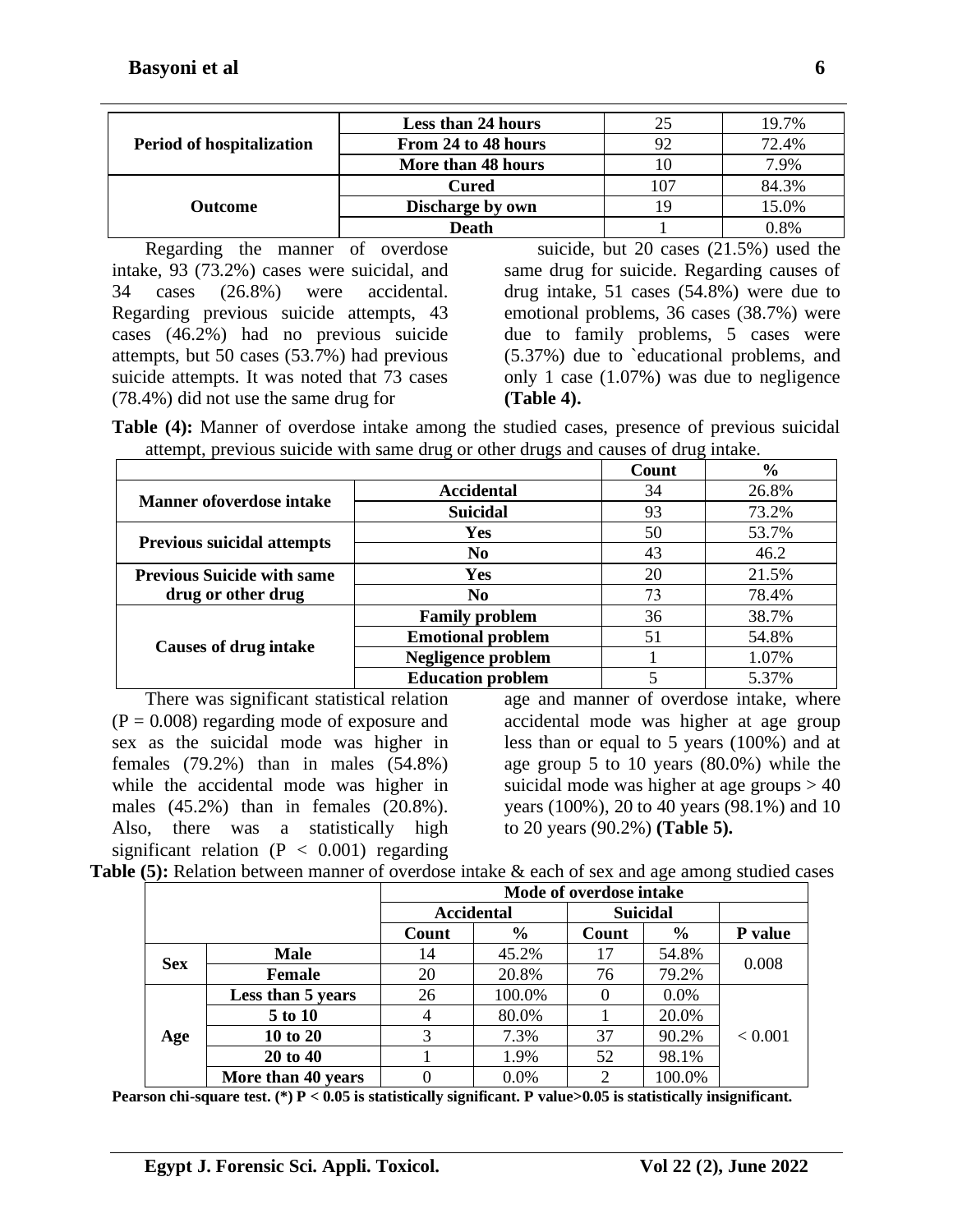There was significant statistical relation (P< 0.001) regarding the period of hospitalization and severity grades of the studied cases where cases who developed severe & moderate grades represented 100% of cases who were hospitalized for more

than 48 hours while cases that developed minor grades represented 59.8% of cases who were hospitalized from 24 to 48 hours and cases with none grade represented 60.0% of cases hospitalized for less than 24 hours **(Table 6).**

|  |  |  | Table (6): Relation between period of hospitalization and PSS among the studied cases |
|--|--|--|---------------------------------------------------------------------------------------|
|  |  |  |                                                                                       |

|                                          |                 | period of hospitalization |               |                        |               |                       |               |         |
|------------------------------------------|-----------------|---------------------------|---------------|------------------------|---------------|-----------------------|---------------|---------|
|                                          |                 | <b>Less than 24 hours</b> |               | From 24 to 48<br>hours |               | More than 48<br>hours |               | P value |
|                                          |                 | Count                     | $\frac{6}{9}$ | Count                  | $\frac{6}{9}$ | Count                 | $\frac{6}{6}$ |         |
|                                          | <b>None</b>     | 15                        | 60.0%         | 19                     | 20.7%         | $\theta$              | 0.0%          |         |
|                                          | <b>Minor</b>    | 6                         | 24.0%         | 55                     | 59.8%         | $\theta$              | 0.0%          |         |
| <b>Poisoning severity score</b><br>(PSS) | <b>Moderate</b> | $\overline{4}$            | 16.0%         | 16                     | 17.4%         | 5                     | 50.0%         | < 0.001 |
|                                          | <b>Severe</b>   | 0                         | $0.0\%$       |                        | 1.1%          | 5                     | 50.0%         |         |
|                                          | Fatal           | 0                         | $0.0\%$       |                        | 1.1%          | $\Omega$              | $0.0\%$       |         |

**Pearson chi-square test. (\*) P < 0.05 is statistically significant**

There was a highly significant statistical relation ( $P \leq 0.001$ ) between drug level and period of hospitalization, where cases with toxic carbamazepine level represented 70.7 % of cases who were hospitalized for 24 to 48 hours and represented 70% of cases who were hospitalized for more than 48 hours while cases with sub-therapeutic carbamazepine level represented 52% of

cases who were hospitalized for less than 24 hours. Also, cases with toxic valproate levels represented 14.1% of cases who were hospitalized for 24 to 48 hours, while cases with sub-therapeutic valproate levels represented 12% of cases who were hospitalized for less than 24 hours **(Table 7).**

|  | Table (7): Relation between drug level and period of hospitalization among the studied cases |  |  |  |
|--|----------------------------------------------------------------------------------------------|--|--|--|
|  |                                                                                              |  |  |  |

|            |                                                         |                          | period of hospitalization |                               |               |                       |               |                |  |
|------------|---------------------------------------------------------|--------------------------|---------------------------|-------------------------------|---------------|-----------------------|---------------|----------------|--|
|            |                                                         | <b>Less than 24hours</b> |                           | <b>From 24 to 48</b><br>hours |               | More than 48<br>hours |               | <b>P</b> value |  |
|            |                                                         | Count                    | $\frac{0}{0}$             | Count                         | $\frac{6}{6}$ | Count                 | $\frac{0}{0}$ |                |  |
|            | <b>Sub therapeutic Carbamazepine level</b>              | 13                       | 52.0%                     |                               | 1.1%          | $\Omega$              | 0.0%          |                |  |
|            | <b>Therapeutic Carbamazepinelevel</b>                   | $\overline{2}$           | 8.0%                      | $\overline{2}$                | 2.2%          | $\theta$              | $0.0\%$       |                |  |
|            | <b>Toxic Carbamazepine level</b>                        | 3                        | 12.0%                     | 65                            | 70.7%         | 7                     | 70.0%         | < 0.001        |  |
|            | <b>Sub therapeutic Valproate level</b>                  | 3                        | 12.0%                     | $\Omega$                      | $0.0\%$       | $\Omega$              | $0.0\%$       |                |  |
|            | <b>Toxic Valproate level</b>                            |                          | 4.0%                      | 13                            | 14.1%         |                       | 10.0%         |                |  |
| Drug level | Nontoxic carbamazepine level + Toxic<br>valproate level | $\Omega$                 | $0.0\%$                   | 2                             | 2.2%          | $\Omega$              | 0.0%          |                |  |
|            | Toxic carbamazepine level + Toxic<br>valproate level    | $\overline{0}$           | $0.0\%$                   | $\overline{2}$                | 2.2%          |                       | 10.0%         |                |  |
|            | non measuredlevels                                      | 3                        | 12.0%                     | 5                             | 5.4%          | $\Omega$              | $0.0\%$       |                |  |
|            | <b>Toxic phenytoin level</b>                            | $\Omega$                 | 0.0%                      | $\overline{2}$                | 2.2%          |                       | 10.0%         |                |  |

**Pearson chi-square test. (\*) P < 0.05 is statistically significant.**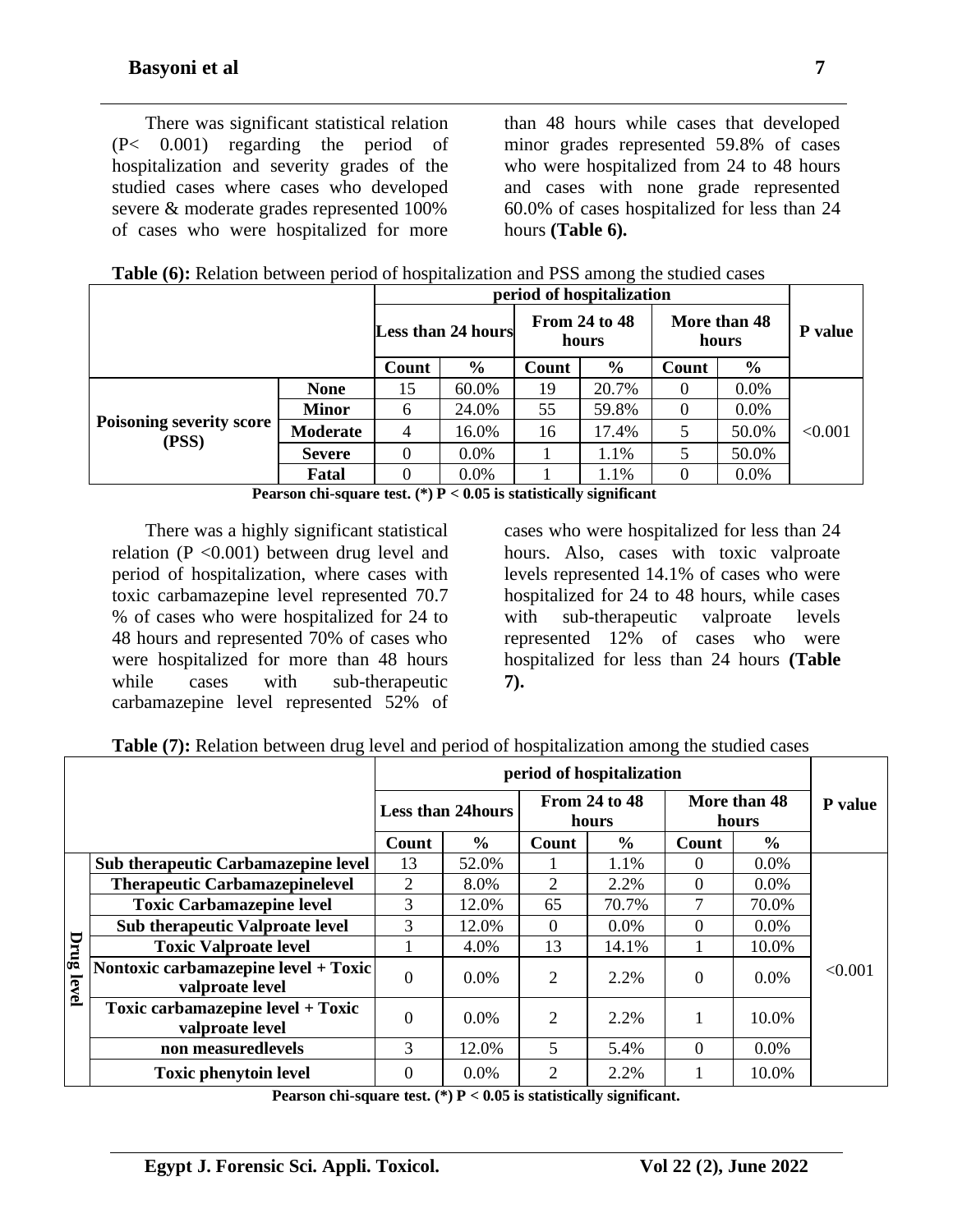There was a highly significant statistical relation (p<0.001) between drug level and PSS as cases with toxic carbamazepine level represented 70% of cases with minor PSS, 60% of cases with moderate PSS & 50% of

cases with severe PSS while cases with subtherapeutic or therapeutic carbamazepine level represented 26.5%, 9.9% & 12 % of cases with none grade, minor & moderate PSS, respectively **(Table 8).**

|       |                                                            | $\mathbf{r}$ and $\mathbf{r}$ are a set to be the contract of $\mathbf{r}$ and $\mathbf{r}$ be annong<br><b>Poisoning severity score</b><br>ਚ |               |                |               |                 |               |                |               |              |               |           |
|-------|------------------------------------------------------------|-----------------------------------------------------------------------------------------------------------------------------------------------|---------------|----------------|---------------|-----------------|---------------|----------------|---------------|--------------|---------------|-----------|
|       |                                                            | <b>None</b>                                                                                                                                   |               | <b>Minor</b>   |               | <b>Moderate</b> |               | <b>Severe</b>  |               | Fatal        |               |           |
|       |                                                            | Count                                                                                                                                         | $\frac{6}{6}$ | <b>Count</b>   | $\frac{6}{6}$ | <b>Count</b>    | $\frac{6}{6}$ | <b>Count</b>   | $\frac{0}{0}$ | Count        | $\frac{6}{6}$ | value     |
|       | <b>Sub therapeutic Carbamazepine</b><br>level              | $\overline{7}$                                                                                                                                | 20.6%         | $\overline{4}$ | 6.6%          | 3               | 12.0%         | $\Omega$       | 0.0%          | $\Omega$     | 0%            | Λ<br>1000 |
|       | <b>Therapeutic Carbamazepine</b><br>level                  | $\overline{2}$                                                                                                                                | 5.9%          | 2              | 3.3%          | $\theta$        | 0.0%          | $\Omega$       | 0.0%          | $\Omega$     | 0%            |           |
|       | <b>Toxic Carbamazepine level</b>                           | 13                                                                                                                                            | 38.2%         | 43             | 70.5%         | 15              | 60.0%         | 3              | 50.0%         |              | 100%          |           |
| Drug  | <b>Sub therapeutic Valproate level</b>                     | 3                                                                                                                                             | 8.8%          | $\overline{0}$ | 0.0%          | $\Omega$        | 0.0%          | 0              | 0.0%          | 0            | 0%            |           |
|       | <b>Toxic Valproate Level</b>                               | $\overline{4}$                                                                                                                                | 11.8%         | $\tau$         | 11.5%         | $\overline{4}$  | 16.0%         | $\theta$       | 0.0%          | $\theta$     | 0%            |           |
| level | Nontoxic carbam-azepine level +<br>toxic valproate level   | $\overline{0}$                                                                                                                                | $0.0\%$       | 1              | 1.6%          | 1               | 4.0%          | $\Omega$       | 0.0%          | $\mathbf{0}$ | 0%            |           |
|       | <b>Toxic carbamazepine level</b><br>+toxic valproate level | $\overline{0}$                                                                                                                                | 0.0%          | $\Omega$       | 0.0%          | 2               | 8.0%          | 1              | 16.7%         | $\Omega$     | 0%            |           |
|       | Non measured level                                         | 5                                                                                                                                             | 14.7%         | $\overline{3}$ | 4.9%          | $\overline{0}$  | 0.0%          | $\Omega$       | 0.0%          | $\theta$     | $0\%$         |           |
|       | <b>Toxic phenytoin level</b>                               | $\boldsymbol{0}$                                                                                                                              | $0.0\%$       |                | 1.6%          | $\Omega$        | 0.0%          | $\overline{2}$ | 33.3%         | 0            | 0%            |           |

|  |  | Table (8): Relation between drug level and PSS among the studied cases |  |
|--|--|------------------------------------------------------------------------|--|
|--|--|------------------------------------------------------------------------|--|

**Pearson chi-square test. (\*) P < 0.05 is statistically significant.**

#### **DISCUSSION**

There has been more widespread use of antiepileptic drugs in patients with underlying psychiatric disorders, often as an unlicensed indication. This patient group is at substantially increased risk of selfpoisoning **(Nixon et al., 2008).** Furthermore, The US Food and Drug Administration (FDA) issued an alert that all antiepileptic drugs pose an increased risk of suicidality **(Busco, 2008).**

This prospective study was conducted on cases intoxicated with antiepileptic drugs presented at **NECTR** for six months period from May to October 2018 and included 127 cases (31 males and 96 females).

The current study investigated the intoxicated patients' demographic data and regarding the age, the most affected age groups were those between 20-40 years (41.7%), followed by those more than 10-20

years (32.3%), followed by those below 5 years (20.5%) and the least affected age group was that above 40 years (1.7%).In agreement with the present study, a study was done in Menoufia governorate, Lower Egypt, of 1-year period from February 2014 to January 2015, showed similar findings, as their patients' age ranged from less than five years old to more than 40 years old with the highest incidence was between 20-40 years old **(Amin et al., 2017).** Also, a prospective study was conducted by Sane and Goudarziin at the Shiraz Shoushtari Hospital in Iran, during a 2-year period from 2010 to 2012, and it showed that the mean age of patients was 26.2 years **(Sane and Goudarzi, 2013).** 

According to the present study, the admissions of females were greater than males, where female cases represented (75.6%) while male cases represented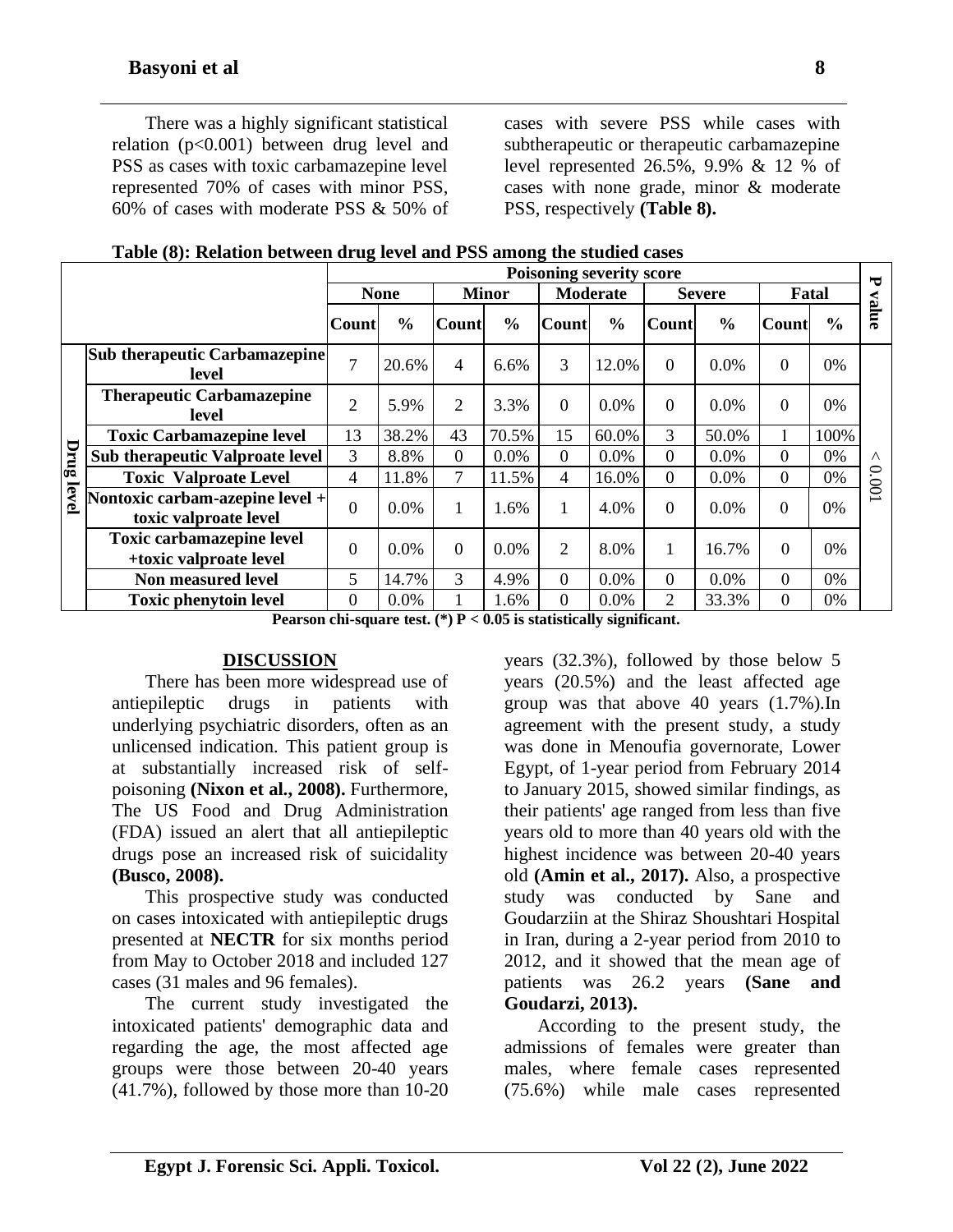(24.4%). Similarly**,** the study done by **Günaydın et al. (2015)** from the period of January 2010 to February 2013 revealed that female cases represented 74.7% and male cases represented 25.3%. In contrast to the present study, a study was done in the United States from 2000 to 2012 where the percentage of male cases (77%) overcame the percentage of the female cases **(Cantrell and Lucas, 2014).**

Regarding residency, patients from urban areas (92.1%) overcame those from rural areas (7.9%). This may be due to the easy accessibility to the center (NECTR), which is being located in Cairo, so it is much closer to most urban areas. These data were consistent with those detected by a study done in Ontario, Canada, from April 2002 to December 2011, where cases from urban areas (86.4%) overcame cases from rural areas (13.6%) **(Finkelstein et al., 2015)**. However, this was in contrast to the study of **Amin et al. (2017)** at Menoufia University, where cases were mostly from rural areas; this is mainly due to the fact that the majority of residents in Menoufia governorate live in rural areas with an urbanization rate with only 20.6%.

As regards education, the educated cases (63%) overcame illiterate cases (37%). This was similar to the study done in the Poison Control Center of Ain Shams University Hospitals (PCCA), during the period from June 2007 until the end of July 2008, where most of the cases were educated **(Ghanem et al., 2015).**

The present study demonstrated the following regarding marital status, the single cases represented 64.6%, the married cases represented 23.6%, the engaged cases represented 11%, and the divorced represented 0.8%. This was in accordance with the study of **Ghanem et al. (2015)** at Ain Shams University Hospitals (PCCA), where the majority of cases were single (58%), and it was in contrast to the study of

**Ahmad et al. (2015)**, where the rate of suicide was higher among married cases  $(66\%)$ .

In the current study, the commonest used AED was carbamazepine (73.2%), followed by sodium valproate (14.2%) then phenytoin (2.4%). This could be because carbamazepine is more frequently prescribed. This was in agreement with the study of **Amin et al. (2017)** and the study of Nixon et al. (2008), whereas the study of **Amin et al. (2017)** showed that the commonest AED was carbamazepine (49%). **Moreover, Nixon et al. (2008)** showed that the first three used AED were CMZ, VPA, and Phenytoin. On the other hand, in the study from Iran**,** the first three AED were CMZ, Phenobarbital, and VPA **(Islambulchilar et al., 2009).** This difference might result from differences in population samples where the study of **Nixon et al. (2008)** included only the adult population, while the study of **Islambulchilar et al. (2009)** included child population, for which Phenobarbital was usually prescribed**.**

Regarding co-administration, 77.2% of cases administrated only AED drug, whereas (22.9%) of cases administrated AED with another group of drugs. This was in agreement with **the 2015 annual report of the AAPCC and national poison data system (NPDS)**, which stated that single substance cases reflect the majority (75.9%) of all exposures**[\(Mowry et al., 2015\).](http://mmj.eg.net/article.asp?issn=1110-2098;year=2017;volume=30;issue=4;spage=1178;epage=1185;aulast=Amin#ref21)** Contrary to the present study, **Nixon et al. (2008)** showed that cases who ingested AED together with other agent groups were higher and represented 65.4%.

Concerning the time interval between drug consumption and presentation to the toxicology center, we reported that 36.2% of cases were presented within the first 6 hours from exposure. This was consistent with the results obtained from the study done by **Akbaba et al. (2007)**, where 34.6% of cases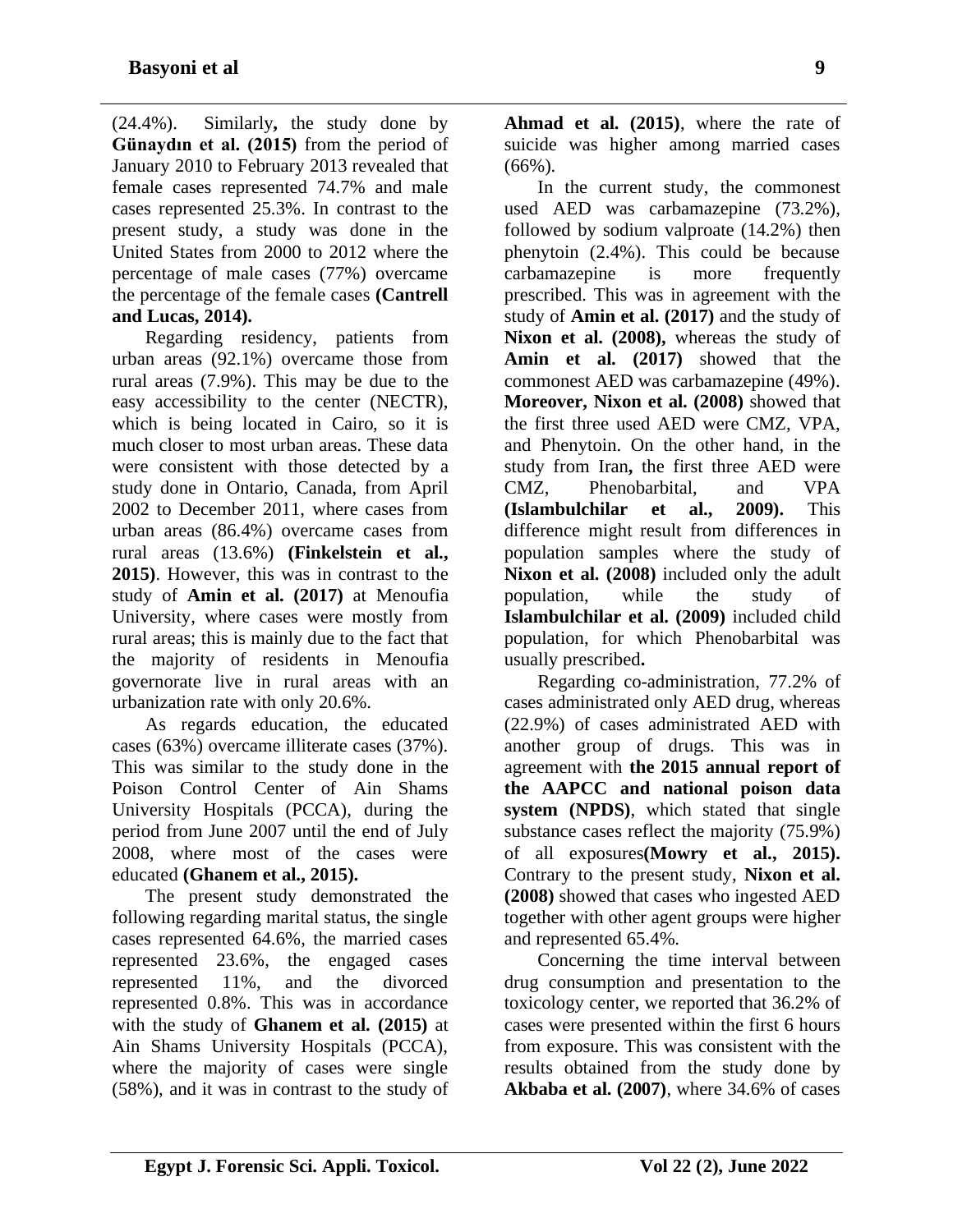presented in less than 2 hours and 65.3% of cases presented between 2 to 3 hours from exposure.

According to Poisoning Severity Score, in the present study, 26.8% of cases were classified as none grade cases, 48% of cases were classified as minor grade cases, 19.7% of cases were classified as a moderate grade, 4.7% of cases were classified as a severe grade, and one case was fatal (0.8%). Comparable with the present study, the study done at Menoufia University showed that cases of none grade were 34.7% of cases followed by 50% of cases were of minor grade, moderate grade cases represented 13.3%, and the least were cases of severe grade, which represented 2% **(Amin et al., 2017)**.

Regarding the period of hospital admission, 72.4% of studied cases were hospitalized from 24 hours to 48 hours, while only 7.9% of cases were hospitalized for more than 48h. In line with the present study, the study that was done by **Islambulchilar et al. (2009)** showed the median hospitalization period of the case groups who were poisoned with nonbenzodiazepine antiepileptic drugs (NBDAED) was 24 hours.

In the present study, 84.3% of cases improved, 15% of cases discharged on their request, so their outcome could not be determined, and one case (0.8%) died (carbamazepine overdose case with toxic serum blood level and developed aspiration). This result coincides with the result from **Sane and Goudarzi (2013**), who stated that two patients (1%) died in their study (one carbamazepine overdose case and one sodium valproate overdose case), and they explained that the death was owing to status epilepticus and aspiration pneumonia.

Concerning the mode of exposure, in the current study, 73.2% were suicidal cases, and 26.8% were accidental intoxication. Causes of suicide included economic

problems, love failure, quarrels, unemployment, examination failure, and chronic illness.

In agreement with the above result, the prospective study that was done by **Lee et al. (2008)** at Tainan City from the period January 2001 to December 2002 showed that suicidal cases represented 66.1%. On the contrary, according to **the 2015 Annual Report of the American Association of Poison Control Centers (AAPCC)**  National Poison Data System (NPDS), accidental exposures accounted for 79.4%, and suicidal exposures accounted for 16.7% of human exposures **(Mowry et al., 2015).**

The present study demonstrated that 53.7% of suicidal cases had previous suicide attempts. This result was consistent with the result from a large majority of studies done at the period from **2000 to 2012**, which showed that the percentage of repeated previous suicide attempts was 82.5% **(Mendez-Bustos et al., 2013).**

In the present study, there was a significant relationship  $(p=0.008)$  between sex and manner of overdose intake, where suicidal cases were more common in females. The predominance of females over males and the higher percentage of suicidal attempts in females can be explained by a lower rate of employment and suppression of personal freedom by parents. The same results were observed by **Aslan et al. (2011) and Sane and Goudarzi (2013).** 

In the present study, there was high significant statistical relation (p<0.001) between age and manner of overdose intake where suicidal cases were mostly seen in the age group of 10 to 20 years and in the age group of 20 to 40 years, while accidental intoxication was mostly seen in the age group below five years and the age group of 5 to 10 years. This result was consistent with **Aggarwal et al. (2014),** who collected the data from a tertiary care teaching hospital at Dehradun, in Uttarakhand, India, where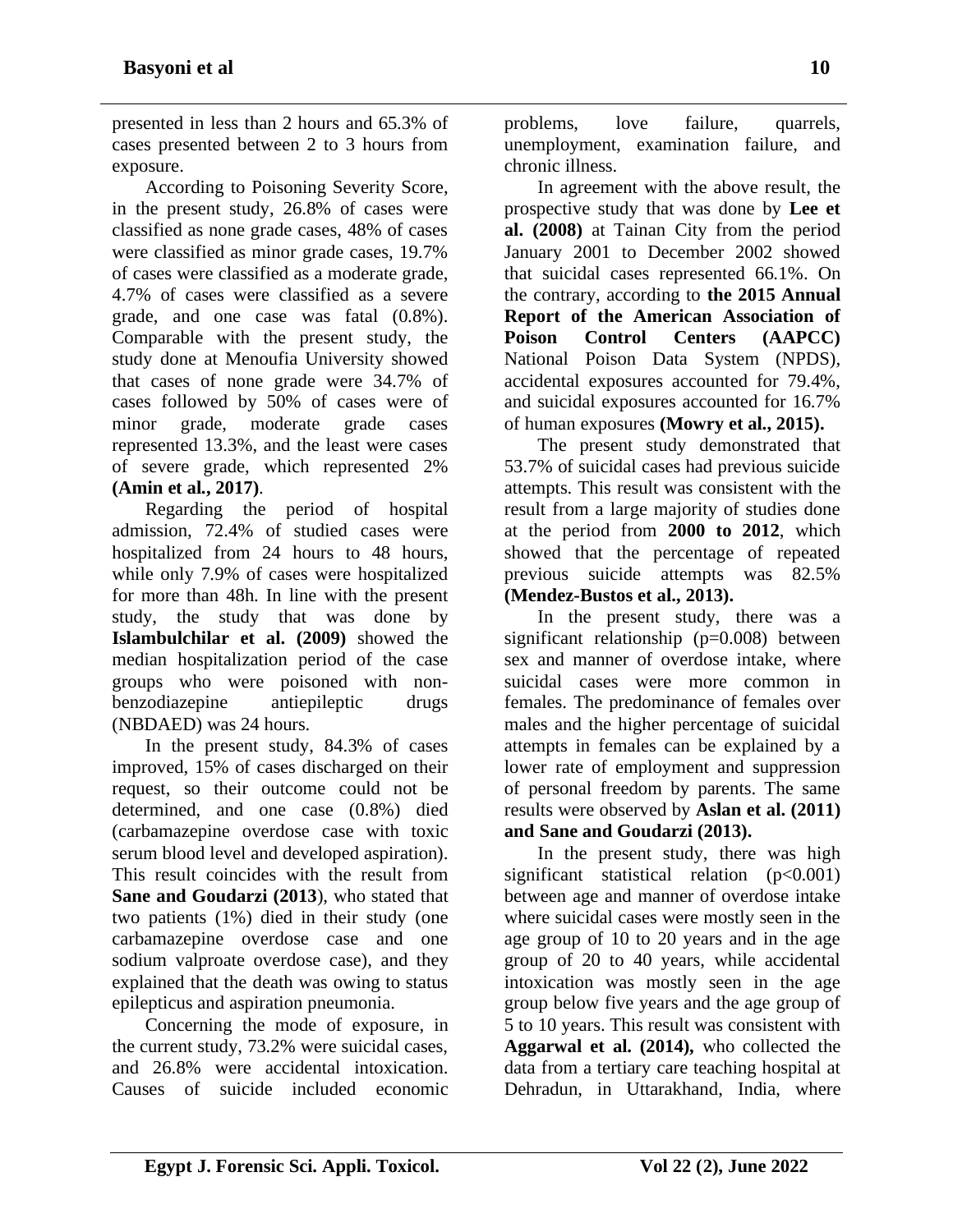most cases of accidental toxicity occurred in children below 12 years (97%), while most of the suicidal toxicity occurred in adolescent (80.4%) and it is also consistent with **Dnyanesh et al. (2014)** and **Gupta et al. (2003).** This may be explained as toddlers have over curiosity and explore their world by their mouth **(Singh, 2007),**  while adolescents experience stressful life conditions and have many physiological and emotional troubles during this period of their life **(Trangadia et al., 2016)**.

In the present study, there was a significant relationship  $(p<0.001)$  between drug level and period of hospital admission, where cases with toxic serum levels that stayed from 24 to 48 hours were more than those with non-toxic serum levels and cases with unmeasured levels. Regarding this, **Celenk et al. (2013)** showed insignificant  $(p> 0.05)$  relation.

In the present study, there was a significant relationship  $(p<0.001)$  between drug level and poisoning severity score as in the case group that developed moderate and severe clinical signs and symptoms, their serum drug level was toxic, while the case group whose serum drug level was non-toxic and the group whose serum drug level was not measured, developed any or mild signs and symptoms. Also, the results of the study done by **Çelenk et al. (2013)** were within the same range as the present result  $(p=0.04)$ .

## **CONCLUSION**

It was concluded that female cases outnumbered male cases, carbamazepine followed by valproic acid and then phenytoin were the most common drugs taken, and most of the cases were presented with carbamazepine toxic serum levels. The overdosed antiepileptic drug was mostly the patient's prescribed drug. According to PSS, most intoxicated cases showed minor grades. Period of hospitalization was from

24 to 48 hours in the majority of cases. Most of the cases were cured, and the mortality rate was 0.8%. Suicidal cases were common than accidental cases and showed a significantly higher frequency among females than males & among the adult age group than other age groups. Most of the suicidal cases had previous suicidal attempts.

## **ABBREVIATIONS**

AAPCC: the American Association of Poison Control Centers AED : Antiepileptic drug CBZ: Carbamazepine CNS: Central nervous system FDA: Food and Drug Administration FGAEs: First generation of antiepileptics GIT: Gastrointestinal tract NBDAED: Non-benzodiazepine antiepileptic drugs NECTR: National environmental and clinical toxicology research center NPDS: National poison data system PCCA: Poison Control Center of Ain Shams University Hospitals PSS:Poison severity scoring SGAEs: Second generation antiepileptics VPA:Valproic acid

#### **REFERENCES**

- **Aggarwal, B., Rana, S.K. & Chhavi, N. (2014).** Pattern of poisoning in children, an experience from a teaching hospital in Northern India, JK SCIENCE .16 (4): 174-178
- **Ahmad, M.; Rahman, F.N.; Islam, M.M.,and Majumder, M. R.U. (2015).**Death due to Poisoning-a Medicolegal Study at Dhaka Medical College, Dhaka. Faridpur Medical College Journal, 9(2), 76-79.
- **Akbaba, M.; Nazlican, E.; Demirhindi, H.; Sütoluk, Z and Gökel, Y. (2007).** Etiological and demographical characteristics of acute adult poisoning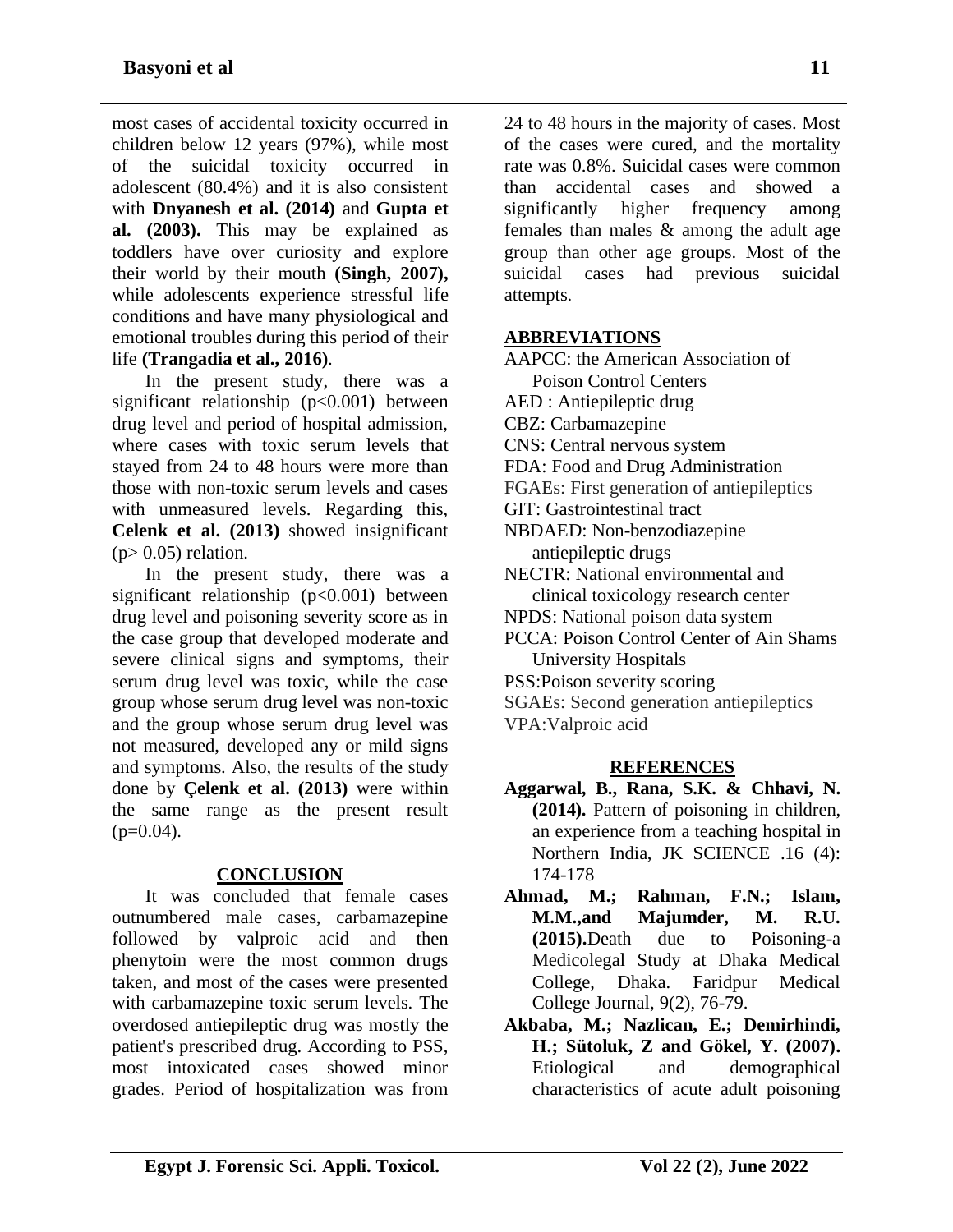in Adana, Turkey. Human & experimental toxicology, 26(5), 401-406.

- **Amin, S. A., Zanaty, A. W., Kandeel, F. S., and El-Nady, M. S. (2017).**Patterns of antiepileptic drugs–poisoned cases arrived at Menoufia University Poison and Dependence Control Center. Menoufia Medical Journal, 30(4), 1178-1185.
- **ASLAN, Ş., EMET, M., Cakir, Z., AKÖZ, A., and GÜR, S. T. A. (2011).** Suicide attempts with amitriptyline in adults: a prospective, demographic, clinical study. Turkish Journal of Medical Sciences, 41(2), 243-249.
- **Brent, D. A., Crumrine, P. K., Varma, R. R., Allan, M., & AlIman, C. (1987).**Phenobarbital treatment and major depressive disorder in children with epilepsy. Pediatrics, 8,0(6), 909-917.
- **Britton, J. W., & Shih, J. J. (2010).**  Antiepileptic drugs and suicidality. Drug, healthcare and patient safety, 2, 181-189.
- **Bronstein, A. C., Spyker, D. A., Cantilena Jr, L. R., Rumack, B. H., & Dart, R. C. (2012**). 2011 annual report of the American Association of Poison Control Centers' National Poison Data System (NPDS): 29th annual report. 50(10):911- 1164.
- **Busco, M. (2008).** FDA advisory members agree antiepileptics pose suicidality risk, need for black-box warning. Medscape Medical News. Medscape WebMD, New York.
- **Cantrell, L., & Lucas, J. (2014).**Suicide by non-pharmaceutical poisons in San Diego County. Clinical Toxicology**,** 52(3), 171-175
- **Çelenk, Y., Katı, C., Duran, L., Ufuk Akdemir, H., & Balcı, K. (2013).**The Evaluation of Patients Admitted to the Emergency Department with Non-Benzodiazepine Antiepileptic Drug

Poisoning. Journal of Academic Emergency Medicine/Akademik Acil Tip Olgu Sunumlari Dergisi, 12(4).199- 204

- **Chan, Y. H. (2003).** Biostatistics 103: qualitative data-tests of independence. Singapore Med J, 44(10), 498-503.
- **Dnyanesh, D. K., Dnyanesh, S., & Bellad, R. (2014).**Profile of paediatric poisoning at a tertiary care center in Karnataka. International Journal of Applied Sciences and Biotechnology. 2 (2),142- 145.
- **Dudra-Jastrzêbska, M., Andres-Mach, M. M., Luszczki, J. J., & Czuczwar, S. J. (2007).** Mood disorders in patients with epilepsy. Pharmacological Reports, 59(4), 369-378.
- **Even, K. M., Armsby, C. C., & Bateman,**  S. T. (2014). Poisonings requiring admission to the pediatric intensive care unit: A 5-year review. Clinical Toxicology, 52(5), 519-524.
- **Ferrer, P., Ballarín, E., Sabaté, M., Vidal, X., Rottenkolber, M., Amelio, J., & Ibáñez, L. (2014).** Antiepileptic drugs and suicide: a systematic review of adverse

effects. Neuroepidemiology, 42(2), 107- 120.

- **Finkelstein, Y; Macdonald, E.M; Hollands, S.; Sivilotti, M.L.; Hutson, J.R.; Mamdani, M.M. and Juurlink, D.N. (2015).**Risk of suicide following deliberate self-poisoning. JAMA Psychiatry, 72(6):570-575.
- **Gök, Ş. (2006).** Antiepileptic Drug Intoxications, Türkiye Klinikleri J. Surg. Med. Sci, 2(46), 112-120.
- **Gummi, D. D., Mowry, J. B., Spyker, D. A., Brooks, D. E., Beuhler, M. C., Rivers, L. J., ... & Ryan, M. L. (2019).** 2018 Annual Report of the American Association of Poison Control Centers' National Poison Data System (NPDS):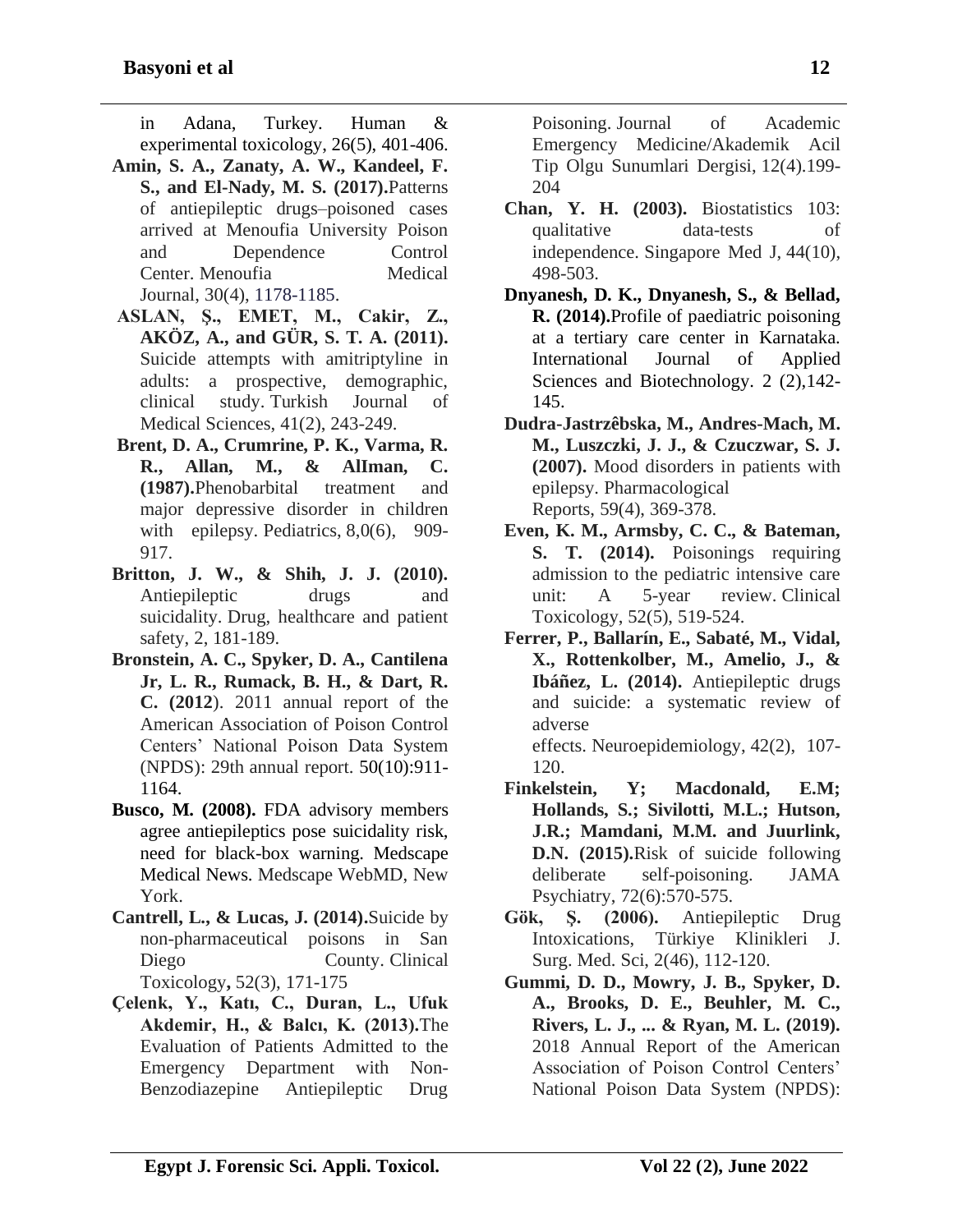36th Annual Report. Clinical Toxicology, 57(12), 1220-1413.

- **Günaydın, Y. K., Akıllı, N. B., Dündar, Z. D., Köylü, R., Sert, E. T., Çekmen, B., ... & Cander, B. (2015).** Antiepileptic drug poisoning: three-year experience. Toxicology Reports, 2, 56- 62
- **Gupta, S.K., Peshin, S.S., Srivastava, A., et al. (2003).**A study of childhood poisoning at national poisons information centre, All India Institute of medical sciences, New Delhi. Journal of Occupational Health, 45 (3),191-196.
- **Hesdorffer, D.C. & Kanner, A.M. (2009).**  The FDA alert on suicidality and antiepileptic drugs: fire or false alarm?. Epilepsia, 50(5), 978-986.
- **Islambulchilar, M., Islambulchilar, Z., & Kargar-Maher, M. H. (2009).**Acute adult poisoning cases admitted to a university hospital in Tabriz, Iran. Human & Experimental Toxicology, 28(4), 185-190
- **Jones, J. E., Hermann, B. P., Barry, J. J., Gilliam, F. G., Kanner, A. M., & Meador, K. J. (2003).** Rates and risk factors for suicide, suicidal ideation, and suicide attempts in chronic epilepsy. Epilepsy & Behavior, 4, 31-38.
- **Lee, H. L., Lin, H. J., Yeh, S. T. Y., Chi, C. H., & Guo, H. R. (2008).** Presentations of patients of poisoning and predictors of poisoning-related fatality: findings from a hospital-based prospective study. BMC Public health, 8(1), 7-8.
- **Maedie, F. H., Alhaddad, H., & Hussain, S. A. (2015).** Evaluation of poisoning cases in the poisoning consultation center and forensic medicine institute within Baghdad area. Iraqi Journal of Pharmaceutical Sciences (P-ISSN: 1683- 3597, E-ISSN: 2521-3512), 24(2), 22- 29.

**Mendez-Bustos, P., de Leon-Martinez, V.,** 

**Miret, M., Baca-Garcia, E. & Lopez-Castroman, J. (2013).** Suicide attempters: a systematic review. Harvard Review of Psychiatry, 21(6), 281-295.

- **Mowry, J. B., Spyker, D. A., Brooks, D. E., Zimmerman, A., & Schauben, J. L. (2016).** 2015 Annual Report of the American Association of Poison Control Centers' National Poison Data System (NPDS): 33rd Annual Report. Clinical Toxicology, 54(10), 924-1109.
- **Mula, M. (2016).** Third-generation antiepileptic drug monotherapies in adults with epilepsy. Expert review of Neurotherapeutics, 16(9), 1087-1092.
- **Mula, M., & Hesdorffer, D. C. (2011).**  Suicidal behavior and antiepileptic drugs in epilepsy: analysis of the emerging evidence. Drug, Healthcare and Patient Safety, 3, 15-20.
- **Ngugi, A. K., Bottomley, C., Kleinschmidt, I., Sander, J. W., & Newton, C. R. (2010).**Estimation of the burden of active and lifetime epilepsy: a meta‐analytic approach. Epilepsia**,** 51(5), 883-890.
- **Nixon, A. C., Doak, M. W., Crozier, H., Crooks, D. P., & Waring, W. S. (2008).** Patterns of antiepileptic drug overdose differ between men and women: admissions to the Edinburgh Poisons Unit, 2000–2007. QJM: An International Journal of Medicine, 102(1), 51-56.
- **Nock, M. K., Borges, G., Bromet, E. J., Cha, C. B., Kessler, R. C., & Lee, S. (2008).** Suicide and suicidal behavior. Epidemiological Review, 30, 133-154.
- **Rezaie, L.; Khazaie, H.; Soleimani, A. and Schwebel, D.C. (2011**). Is selfimmolation a distinct method for suicide? A comparison of Iranian patients attempting suicide by selfimmolation and by poisoning. Burns, 37(1), 159-163.

**Sam, K. G., Kondabolu, K., Pati, D.,**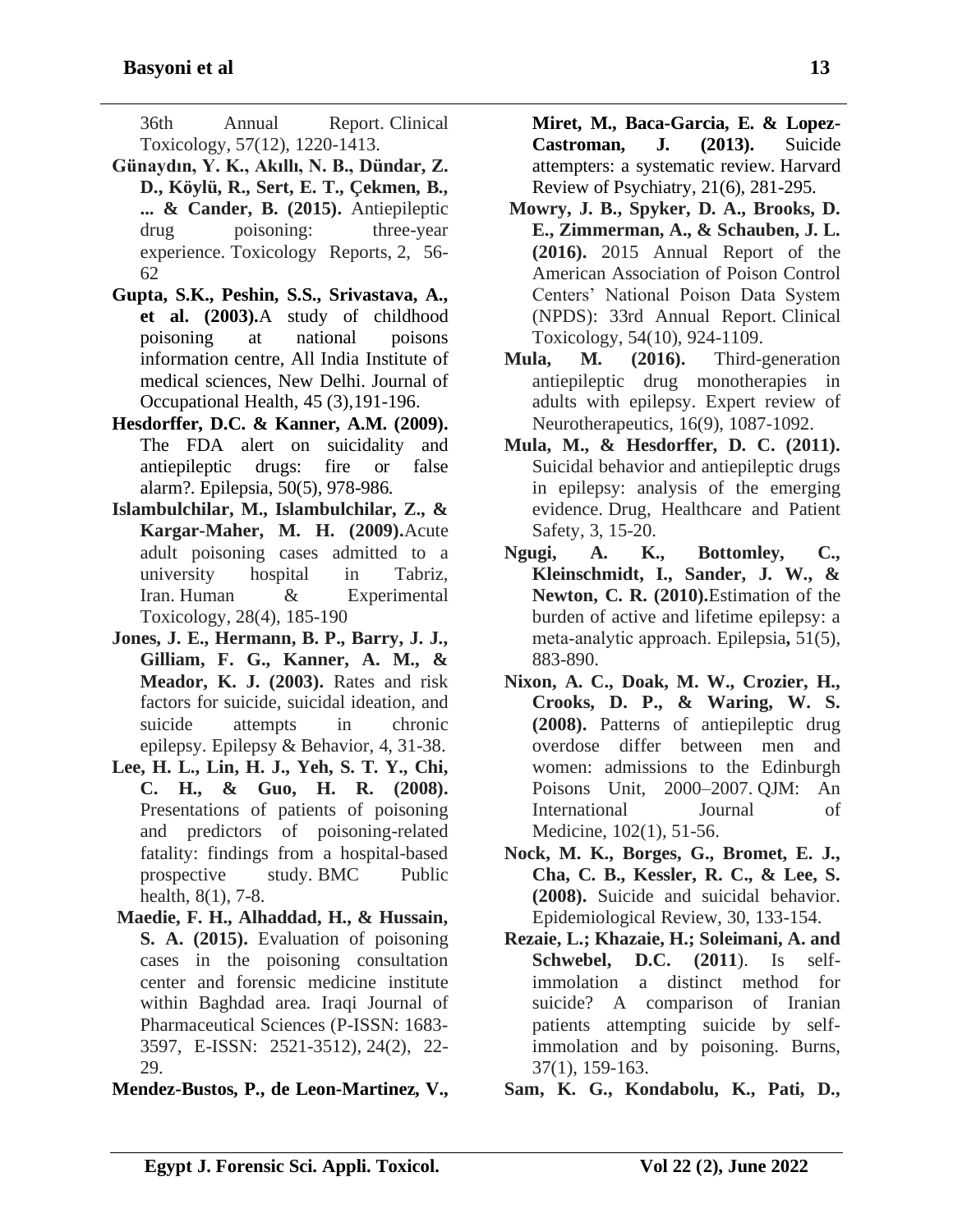**Kamath, A., Kumar, G. P., & Rao, P. G. (2009).** Poisoning severity score, APACHE II and GCS: effective clinical indices for estimating severity and predicting outcome of acute organophosphorus and carbamate poisoning. Journal of Forensic and Legal Medicine, 16(5), 239-247.

- **Sane, N., & Goudarzi, F. (2013).** Seizure in Patients with Antiepileptic Drug Overdose: Study on Patients Admitted To Shoushtari Hospital in Shiraz. Asia Pacific Journal of Medical Toxicology, 2(3), 101-104.
- **Singh M. (2007).**Medical emergencies in children.4thed. New Delhi: Sagar 128-

134.

- **Trangadia M, Kharadi R & Gupta BD (2016).**Epidemiologic Study of Fatal and Non-Fatal Poisoning Case in Pediatric Around Jamnagar, Region, Gujarat in India (January-December 2013) International Journal of Medical Toxicology and Forensic Medicine.6 (3), 128-134.
- **Wasserman, D. (2004). Aggarwal, B., Rana, S.K. & Chhavi, N. (2014):** Pattern of Poisoning in Children, an Experience From a Teaching Hospital in Northern India, JK SCIENCE .16 (4): 174-178.